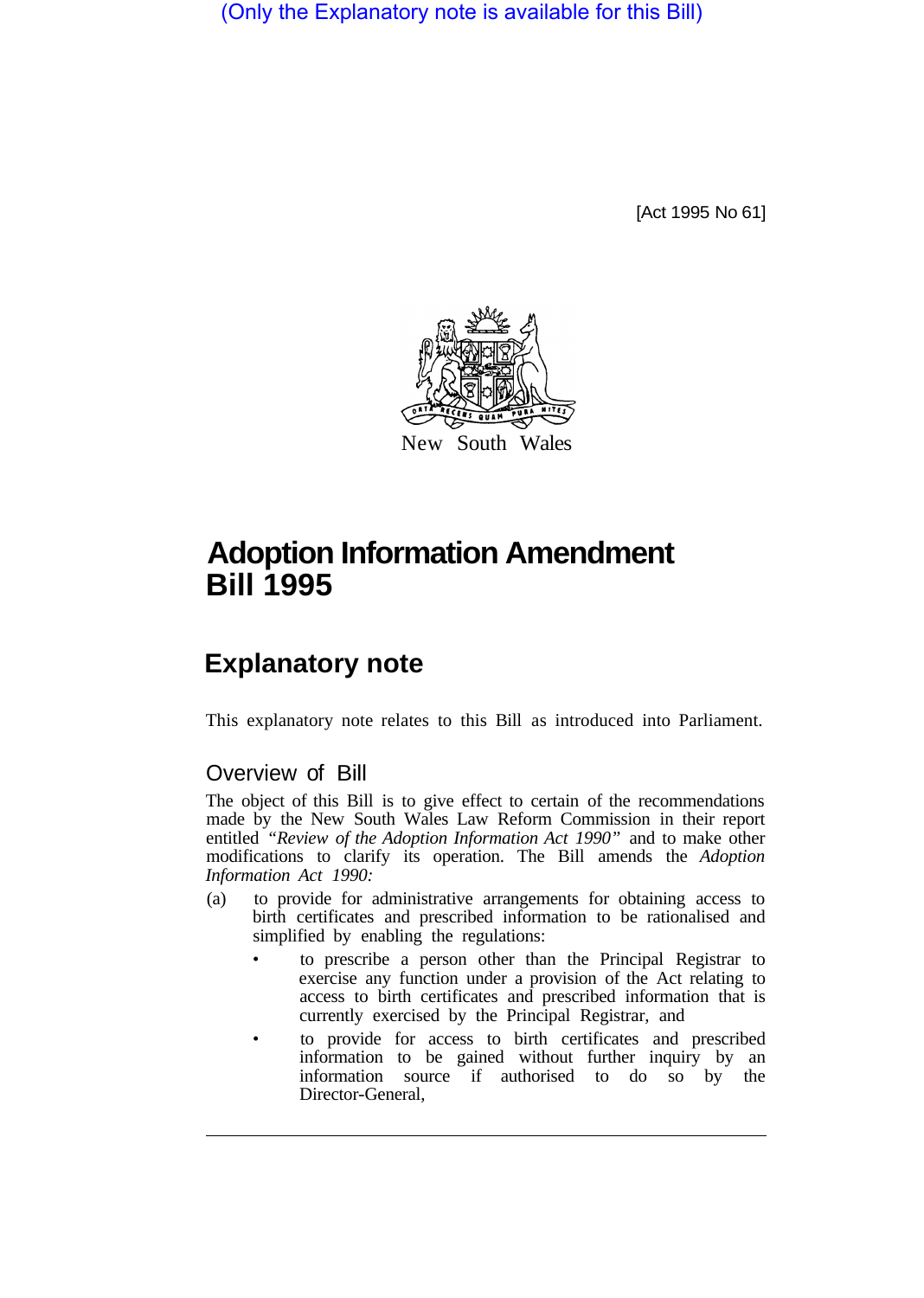Adoption Information Amendment Bill 1995 [Act 1995 No 61]

Explanatory note

- $(b)$ to make provision for a Reunion and Information Register that will incorporate the existing Reunion Information Register and that will facilitate the exchange of messages between persons concerned in or affected by an adoption,
- $(c)$ to establish an advance notice system to delay release of identifying information under the Act for a fixed period at the request of a person who could be identified by it,
- $(d)$ to repeal provisions of the Act providing for the closure, without consideration by Parliament, of the Contact Veto Register,
- $(e)$ to expand the discretionary powers of the Director-General in relation to limiting access to information to a person who would otherwise be entitled to it and releasing information to which no entitlement is given under the Act,
- $(f)$ to clarify provisions relating to the entitlement of birth fathers to receive information under the Act,
- $(g)$ to enable birth parents to obtain certain non-identifying information under the Act concerning a child under 18 years of age without first obtaining a birth certificate,
- $(h)$ to clarify the entitlement of relatives of deceased birth parents and adopted children to receive information under the Act,
- $(i)$ to enable information to be obtained from the Supreme Court without first obtaining information from other sources,
- $(i)$ to provide for internal review of decisions made by the Director-General under the Act.
- $(k)$ to enable persons directed to do so by the Guardianship Board to exercise entitlements under the Act on behalf of disabled persons,
- $(1)$ to make other changes of a minor, consequential or ancillary nature.

The Bill also amends the *Guardianship Act 1987* to enable the Guardianship Board to give certain directions relating to the exercise of entitlements under the *Adoption Information Act 1990* on behalf of disabled persons.

A detailed explanation of each amendment is set out in the Bill after the amendment concerned.